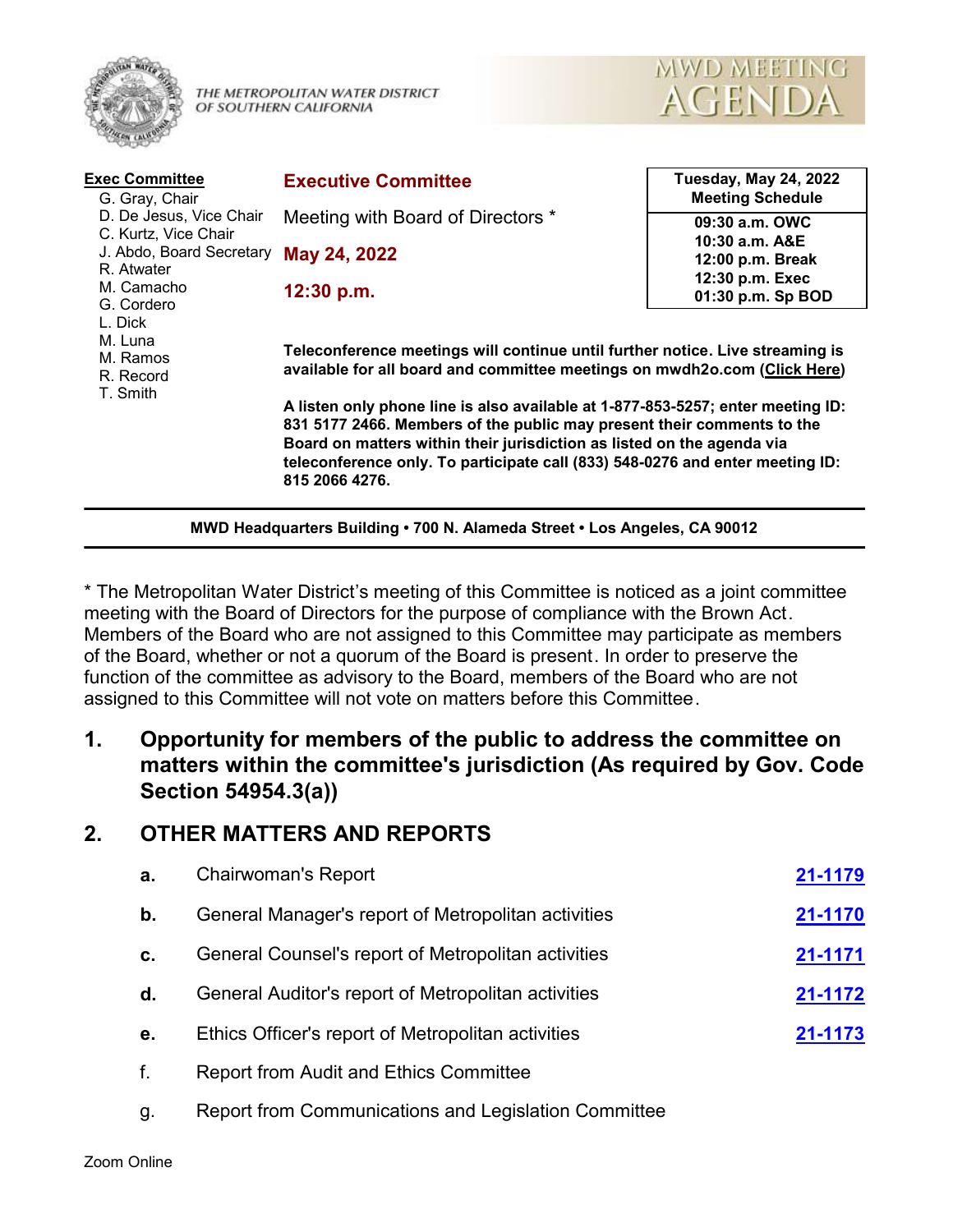Page 2

- h. Report from Engineering and Operations Committee
- i. Report from Finance and Insurance Committee
- j. Report from Legal and Claims Committee
- k. Report from One Water (Conservation and Local Resources) Committee
- l. Report from Organization, Personnel and Technology Committee
- m. Report from Real Property and Asset Management Committee
- n. Report from Water Planning and Stewardship Committee

#### **\*\* CONSENT CALENDAR ITEMS - ACTION \*\***

## **3. CONSENT CALENDAR OTHER ITEMS - ACTION**

**A.** Approval of the Minutes of the Executive Committee Meeting **[21-1174](http://mwdh2o.legistar.com/gateway.aspx?m=l&id=/matter.aspx?key=2266)** for April 26, 2022 (Copies have been submitted to each Director, Any additions, corrections, or omissions)

**Attachments:** [05242022 Exec 3A Minutes](http://mwdh2o.legistar.com/gateway.aspx?M=F&ID=66224b2a-89d1-47df-9b29-fc2990296289.pdf)

**B.** Consider appropriate scheduling and placing on the agendas items **[21-1244](http://mwdh2o.legistar.com/gateway.aspx?m=l&id=/matter.aspx?key=2336)** requested at the May 10, 2022 Board meeting; the General Manager has determined that the proposed action is exempt or otherwise not subject to CEQA

#### **Attachments:** [05242022 Exec 3B](http://mwdh2o.legistar.com/gateway.aspx?M=F&ID=66839bbf-311f-4be4-bd0b-5b0a27e2bdfc.pdf)

**C.** Approve draft committee and board meeting agendas, and **[21-1175](http://mwdh2o.legistar.com/gateway.aspx?m=l&id=/matter.aspx?key=2267)** schedule for June 2022

**Attachments:** [05242022 Exec 3C Draft June Packet](http://mwdh2o.legistar.com/gateway.aspx?M=F&ID=54a9f323-db1e-499a-ad29-b982a6b129a6.pdf)

- **D.** Create an ad hoc subcommittee of the Executive Committee and **[21-1176](http://mwdh2o.legistar.com/gateway.aspx?m=l&id=/matter.aspx?key=2268)** select three members to serve on the subcommittee to investigate allegations pursuant to Administrative Code section 2416(f)(5); the General Manager has determined that the proposed action is exempt or otherwise not subject to CEQA
- **E.** Create an ad hoc subcommittee of the Executive Committee and **[21-1254](http://mwdh2o.legistar.com/gateway.aspx?m=l&id=/matter.aspx?key=2346)** select three members to serve on the subcommittee to investigate allegations pursuant to Administrative Code section 2416(f)(5); the General Manager has determined that the proposed action is exempt or otherwise not subject to CEQA

# **4. CONSENT CALENDAR ITEMS - ACTION**